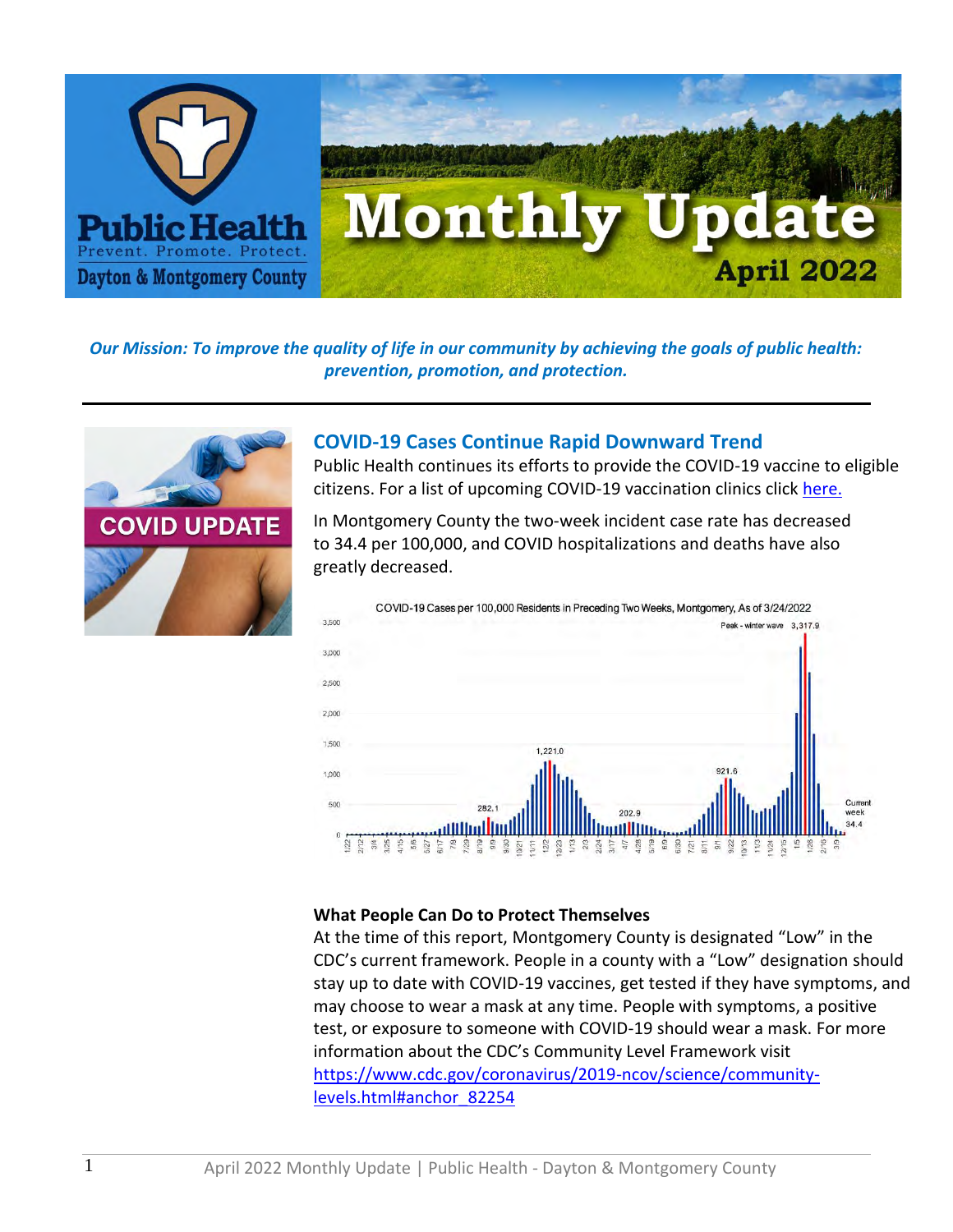#### **CDC Recommends Additional Boosters for Certain Individuals**

Data continue to show the importance of vaccination and booster doses to protect individuals both from infection and severe outcomes of COVID-19. For adults and adolescents eligible for a first booster dose, these shots are safe and provide substantial benefit. During the recent Omicron surge, those who were boosted were 21-times less likely to die from COVID-19 compared to those who were unvaccinated, and 7-times less likely to be hospitalized. CDC continues to recommend that all eligible adults, adolescents, and children 5 and older be up to date on their COVID-19 vaccines, which includes getting an initial booster when eligible.

Following [FDA's regulatory action](https://www.fda.gov/news-events/press-announcements/coronavirus-covid-19-update-fda-authorizes-second-booster-dose-two-covid-19-vaccines-older-and) on March 29, CDC is updating its recommendations to allow certain immunocompromised individuals and people over the age of 50 who received an initial booster dose at least 4 months ago to be eligible for another mRNA booster to increase their protection against severe disease from COVID-19. Separately and in addition, based on [newly published data,](https://www.cdc.gov/mmwr/volumes/71/wr/mm7113e2.htm?s_cid=mm7113e2_w) adults who received a primary vaccine and booster dose of Johnson & Johnson's Janssen COVID-19 vaccine at least 4 months ago may now receive a second booster dose using a mRNA COVID-19 vaccine.

These updated recommendations acknowledge the increased risk of severe disease in certain populations including those who are elderly or over the age of 50 with multiple underlying conditions, along with the currently available data on vaccine and booster effectiveness.

#### **CDC's COVID-19 Quarantine and Isolation Calculator**

CDC's new COVID-19 Quarantine and [Isolation Calculator,](https://nam10.safelinks.protection.outlook.com/?url=https%3A%2F%2Fwww.phdmc.org%2Fcoronavirus-updates%2F511-covid-19-isolation-and-quarantine-measures-are-still-in-place&data=04%7C01%7Cjsteele%40phdmc.org%7C41d2b626aaf243006d5608da11b871ae%7Cefedc9042baf4ad68c0ec0e87981f768%7C0%7C0%7C637841781117766506%7CUnknown%7CTWFpbGZsb3d8eyJWIjoiMC4wLjAwMDAiLCJQIjoiV2luMzIiLCJBTiI6Ik1haWwiLCJXVCI6Mn0%3D%7C3000&sdata=f%2FlRsfh2TOCQoo%2BNYvnsDHITLlQQWcnmPszD391Zr%2Fo%3D&reserved=0) takes the stress out of deciding when, and for how long, people with COVID-19 and close contacts need to stay home, get tested, and wear a well-fitting mask. The calculator provides important information about what precautions people with COVID-19 and their close contacts can take to protect loved ones and slow the spread of COVID-19 in their communities. This online, mobile-friendly calculator provides a simple, easy-to-use way to help people follow CDC's Quarantine and Isolation guidance and get customized information that applies to their unique situation.



## **National Public Health Week**

During the first full week of April each year, the American Public Health Association (APHA) brings together communities across the U.S. to observe National Public Health Week as a time to recognize the contributions of public health workers and highlight issues that are important to improving our nation. This years' [National Public Health Week](https://nam10.safelinks.protection.outlook.com/?url=https%3A%2F%2Fnphic.org%2Findex.php%3Foption%3Dcom_acym%26ctrl%3Dfronturl%26task%3Dclick%26urlid%3D563%26userid%3D1875%26mailid%3D1185&data=04%7C01%7Cjsteele%40phdmc.org%7C41d2b626aaf243006d5608da11b871ae%7Cefedc9042baf4ad68c0ec0e87981f768%7C0%7C0%7C637841781117766506%7CUnknown%7CTWFpbGZsb3d8eyJWIjoiMC4wLjAwMDAiLCJQIjoiV2luMzIiLCJBTiI6Ik1haWwiLCJXVCI6Mn0%3D%7C3000&sdata=ekvYrZsxadpKKVGveDpeUXYU4LeVy5e3RVR15UW5iQQ%3D&reserved=0) theme is "Public Health is Where You Are."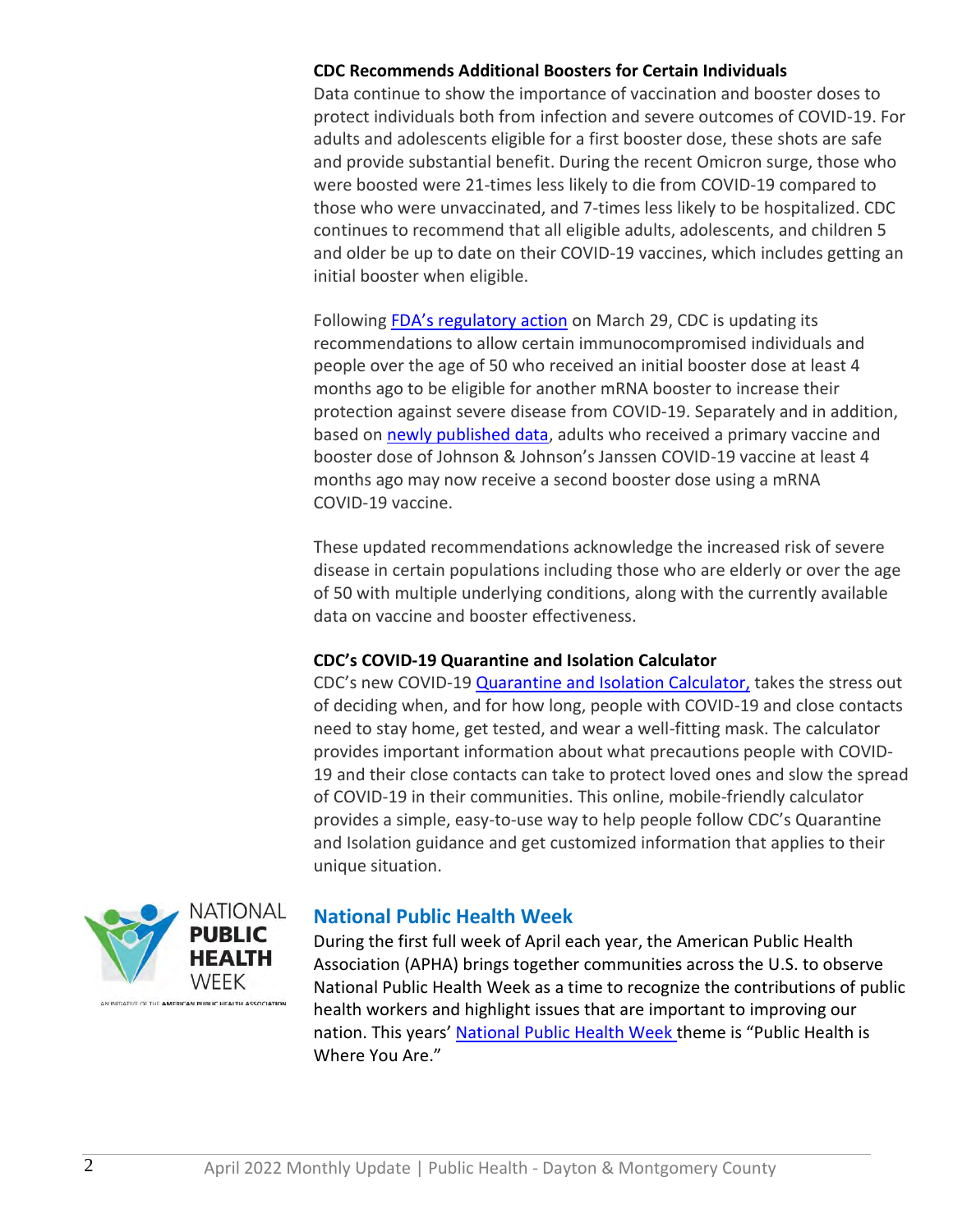Having support and feeling included within our social communities can have a positive effect on our mental and physical health. Some barriers such as physical, mental, financial, racial, cultural and language barriers make it hard for individuals to get the help and resources they need. In addition, some communities have had a harder time than others. It is important to listen to the Black community and other communities of color, the LGBTQ+ community and people with disabilities. This way we can make sure public health is fair for all.



## **Public Health Earns Top Score in Human Rights Campaign Foundation's 2022 Healthcare Equality Index**

Public Health - Dayton & Montgomery County (Public Health) has received an evaluation of 100 and the designation of *["LGBTQ+ Healthcare Equality](https://www.hrc.org/resources/healthcare-facilities/public-health---dayton-and-montgomery-county-2)*  **Leader**" in the [Human Rights Campaign Foundation's](https://www.hrc.org/resources/healthcare-equality-index) 15th anniversary edition of the Healthcare Equality Index (HEI), the nation's foremost benchmarking survey of healthcare facilities on policies and practices dedicated to the equitable treatment and inclusion of their LGBTQ+ patients, visitors and employees. A record 906 healthcare facilities actively participated in the 2022 HEI survey and 496 of those earned an "LGBTQ+ Healthcare Equality Leader" designation.

"Public Health is dedicated to ensure the healthcare rights of LGBTQ+ people are maintained," said Jennifer Wentzel, Montgomery County Health Commissioner. "Public Health works to advance healthcare access for LGBTQ+ individuals by providing a comprehensive schedule of staff training and policies, educational opportunities for local healthcare providers and community agencies, and working collaboratively with our local partners through the LGBTQ+ Health Alliance."

Public Health has initiated several changes to align with best practices including adapting our patient electronic health record to capture appropriate information, adopting an LGBTQ Patient Bill of Rights, changing our leave policy to make it more inclusive for all employees, and starting an LGBTQ Employee Resource Group.

Another important aspect of Public Health's effort involves the LGBTQ+ Health Alliance that includes 65 LGBTQ+ identified people, allies, and advocates. Currently, there are 33 organizations from across the county who have been working since 2018 to address health equity.

"With an intensified focus on health equity and racism, this designation sends a powerful message to our community that we are focused on improving the health of all people especially those who identify in multiple ways in communities that have historically been stigmatized and marginalized," said Commissioner Wentzel.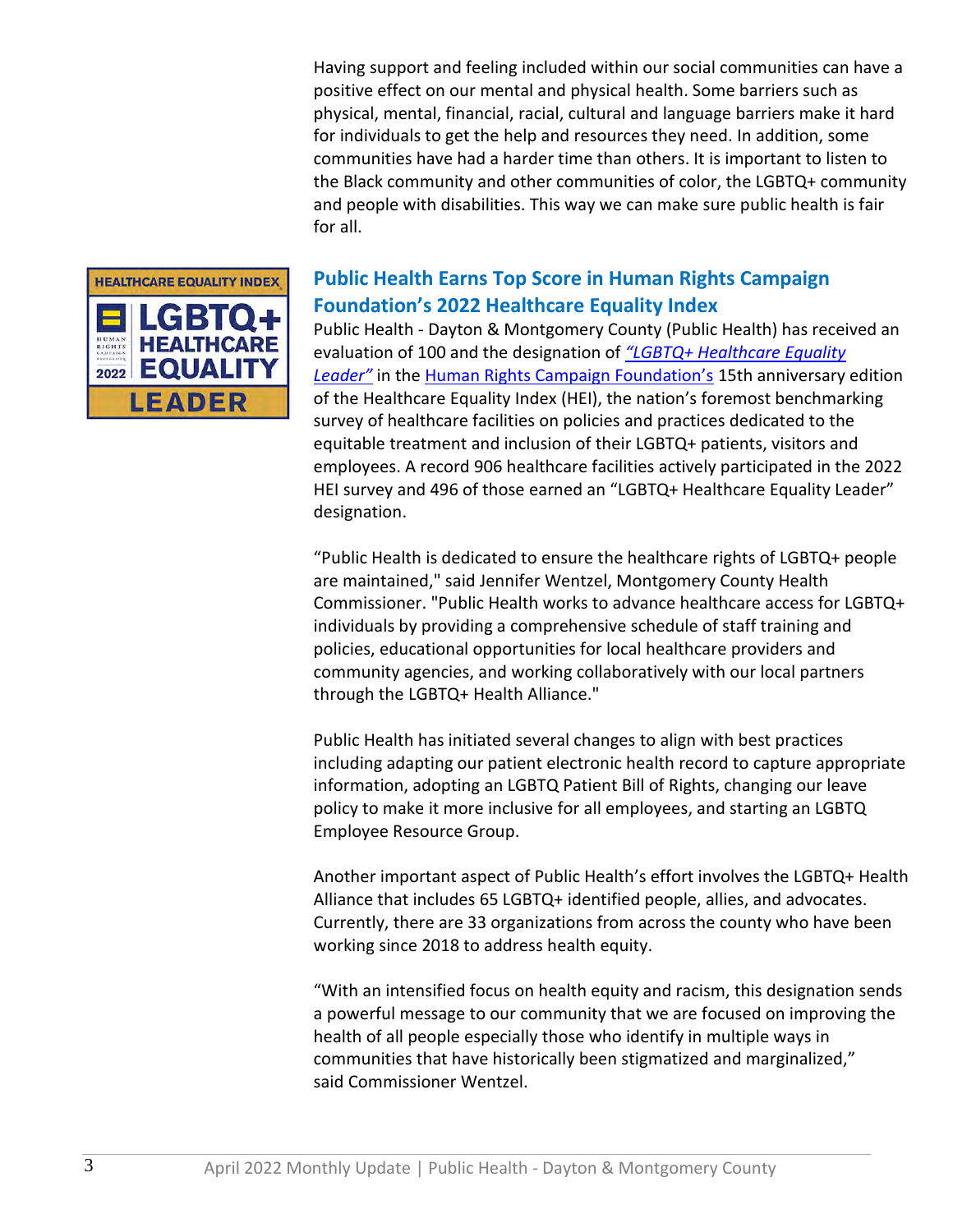

## **April is Minority Health Month**

Public Health celebrates Minority Health Month (MHM) every April with a series of events aimed at reducing health disparities and improving health outcomes among minorities in Montgomery County. Minority Health Month is an annual 30-day health and wellness campaign that was instituted by the Ohio Commission on Minority Health.

In honor of MHM, Public Health will conduct a *Virtual Inclusive Health Education Series* consisting of three free events:

#### **Virtual Inclusive Health Education Series**

- *LGBTQ+ Pronouns & Beyond w/ LGBTQ Health Initiatives*
	- o Monday, April 4<sup>th</sup>, 11AM to 12PM
	- o Eventbrite registration is required: *<https://www.eventbrite.com/e/304174633517>*
	- o For More Information: (937) 225-4962 / [fjuin@phdmc.org](mailto:fjuin@phdmc.org)
- *Cultural Competency & Proficiency w/ Dr. Kierra Barnett*
	- o Monday, April 18<sup>th</sup>, 11AM to 12PM
	- o Eventbrite registration is required: *<https://www.eventbrite.com/e/304175155077>*
	- o For More Information: (937) 225-4962 / fiuin@phdmc.org
- *Refugee/Immigrant Sensitivity w/ Ebenezer Healthcare Access*
	- $\circ$  Monday, April 25<sup>th</sup>, 11AM to 12PM
	- o Eventbrite registration is required:
		- *<https://www.eventbrite.com/e/304175967507>*
	- o For More Information: (937) 225-4962 / [fjuin@phdmc.org](mailto:fjuin@phdmc.org)

Public Health's fourth free event titled *Virtual Greater Dayton Minority Health Month 2022 Expo* will be from 8AM to 12PM on April 29. The theme of the event is *Memorializing the Past for the Betterment of the Future.* The event will include educational presentations on minority health, updates on local initiatives addressing community health needs, and holistic promotion of available health-related resources. Participants must pre-register at *[https://www.eventbrite.com/e/305570087357.](https://www.eventbrite.com/e/305570087357)*



#### **Celebrating and Centering Black Mamas**

[Celebrating and Centering Black Mamas](https://www.phdmc.org/events/icalrepeat.detail/2022/04/11/437/30%7C31%7C33%7C43/celebrating-and-centering-black-mamas) is a kickoff event to celebrate Black Maternal Health Week. The event is on Monday, April 11, from 6PM – 8PM at the Dayton Metro Library and consists of a featured presentation, *Toxic - A Black Woman's Story,* and a panel presentation to discuss Black maternal health. The event will also recognize those mothers who are champions for babies in the past, present, and future. [Registration](https://www.eventbrite.com/e/celebrating-and-centering-black-mamas-tickets-302649652257) for this event is required.

Throughout the pandemic, it has become even more apparent that many health disparities exist among minority groups. Public Health is committed to reducing the burden of chronic disease within vulnerable populations.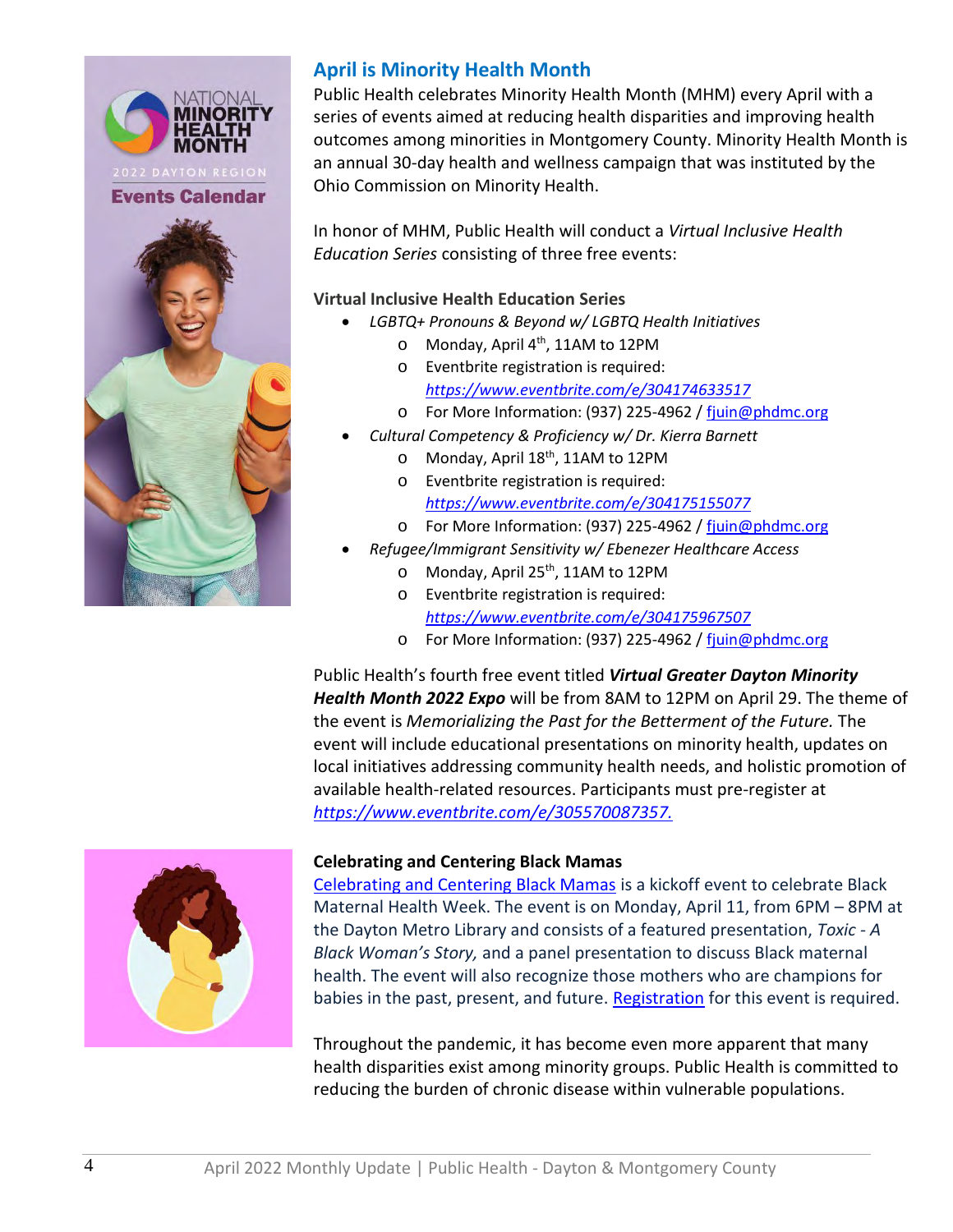In our effort to improve health outcomes for all Montgomery County residents, Public Health will continue to: provide crucial information to allow individuals to practice disease prevention; promote healthy lifestyles and healthcare resources; highlight the health disparities of Montgomery County's minorities compared to non-minorities; and increase ongoing community support to improve minority health.

Click here for a complete listing of all MHM events being held throughout the month of April: *2022 Minority Health Month [Calendar](https://www.phdmc.org/program-documents/healthy-lifestyles/dche/2514-minority-month-calendar-2022/file) of Events*.



#### **2021 Annual Report**

Public Health is proud to release the 2021 Annual Report to the community. In addition to highlighting the agency's many accomplishments, the report focuses on the agency's COVID-19 Pandemic response efforts - highlighting the mass vaccination campaign, outreach to minority populations and the focus on health equity, mobile vaccination clinics, and the National Vaccine Month of Action "We Can Do This" Bus Tour which featured a visit from HUD Secretary Marcia Fudge as well as other dignitaries to increase vaccination rates among vulnerable populations in Montgomery County.

The report features a special section dedicated to Public Health's COVID "Response by the Numbers" which includes a timeline of cases, hospitalizations, and deaths, as well as total vaccinations, clinics, and home visits. Public Health administered over 100,000 total vaccinations in 2021. The traditional "By the Numbers" section provides a snapshot of the number of people helped by our services including food, pool, RAPCA inspections, birth and death certificates, refugee health screenings, Immunization, TB and WIC clinic visits, and HIV and Hep C tests.

Additional features include the introduction of Jennifer Wentzel as new Montgomery County Health Commissioner, as well as honoring retiring Commissioner Jeff Cooper for his 30 years of community service with Public Health and the many accomplishments that were achieved under his leadership.

The "2021 Collective Impact Highlights" features the work of local coalitions including the Community Overdose Action Team (COAT), the Food Equity Coalition, the LGBTQ Health Alliance, and EveryOne Reach One – Dayton & Montgomery County Infant Mortality Task Force. Dedicated individuals from these coalitions worked together to implement new and innovative ways to reach and serve our community during the pandemic.

The report is available on our website by clicking [here.](https://www.phdmc.org/program-documents/healthy-lifestyles/gumc/health-data-and-reports/reports/annual-report/2499-2021-annual-report)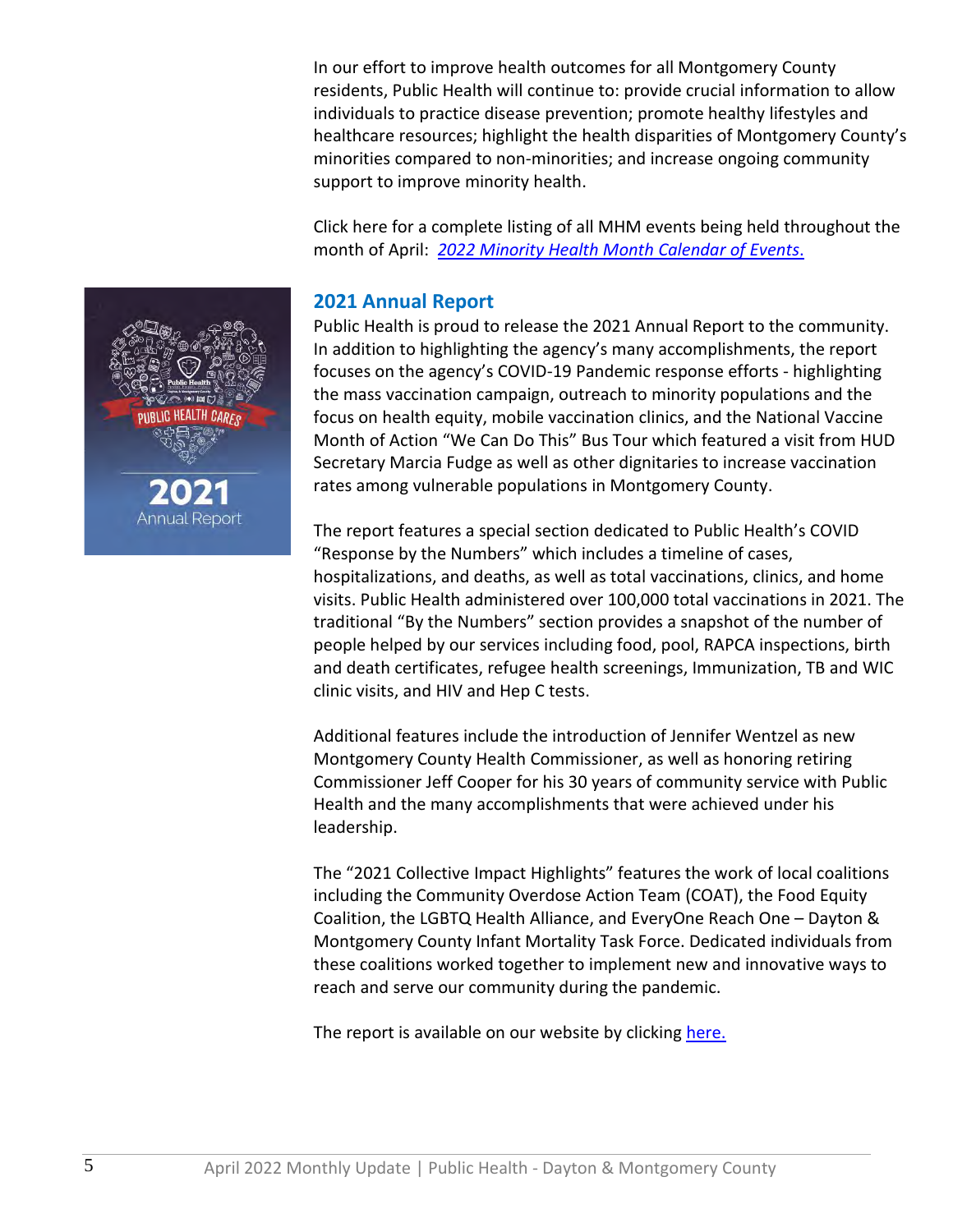



### **New Programs and Services Guide**

Public Health has published an updated Programs and Services Guide featuring a brief description and contact information highlighting 56 different programs and services provided through the agency. This colorful guide also includes a map of Public Health's Service locations, and the agency's mission and vision statements.

Health Commissioner Jennifer Wentzel states, "At Public Health - Dayton & Montgomery County, our mission is to improve the quality of life in our community by achieving the goals of public health: prevention, promotion, and protection. It is in that spirit that we invite you to discover the many programs and services that we offer. We are here to serve you and we look forward to partnering with you to improve the health of our community." To learn more and access the new Programs and Services Guide on our website, click [here.](https://www.phdmc.org/agency-publications/agency-reports/2498-programs-services-guide)

## **Food Safety Training Manager Certification (Level 2)**

This is a 2-day course being held on April 26 & 27 from 8AM to 5PM at Public Health - Dayton & Montgomery County, Reibold Building, 3rd Floor Training Room, 117 S. Main St., Dayton, OH 45422. The training is designed for food managers and covers food contamination, employee illness and microbiology, food sources, food storage, food preparation, safe food service, management systems, safe facilities, pest management, and cleaning/sanitizing. Completed application and payment must be submitted [within 14 days of the event.](https://www.phdmc.org/program-documents/food-protection/2274-food-safety-training-manager-certification-level-2/file) Participants must pass test to gain certification. Due to limited seating, prior registration is required for this training course. No walk-ins.



#### **Media Opportunities:**

3/2/2022 - WDTN - COVID-19 Vaccination Rates 3/4/2022 - DDN - COVID-10 Vaccinations 3/9/2022 - Bloomberg - OneFifteen 3/17/2022 - WHIO - COVID-19 Variants 3/18/2022 - WHIO - COVID-19 Boosters 3/21/2022 - WDTN - COVID-19 Spring Break 3/15/2022 - DDN - Census Data 3/28/2022 - ABC 22 - COVID-19 4th booster 3/30/2022 - DDN - Covid Update 3/30/2022 - WDTN - additional booster 3/31/2022 - ABC22 - additional booster